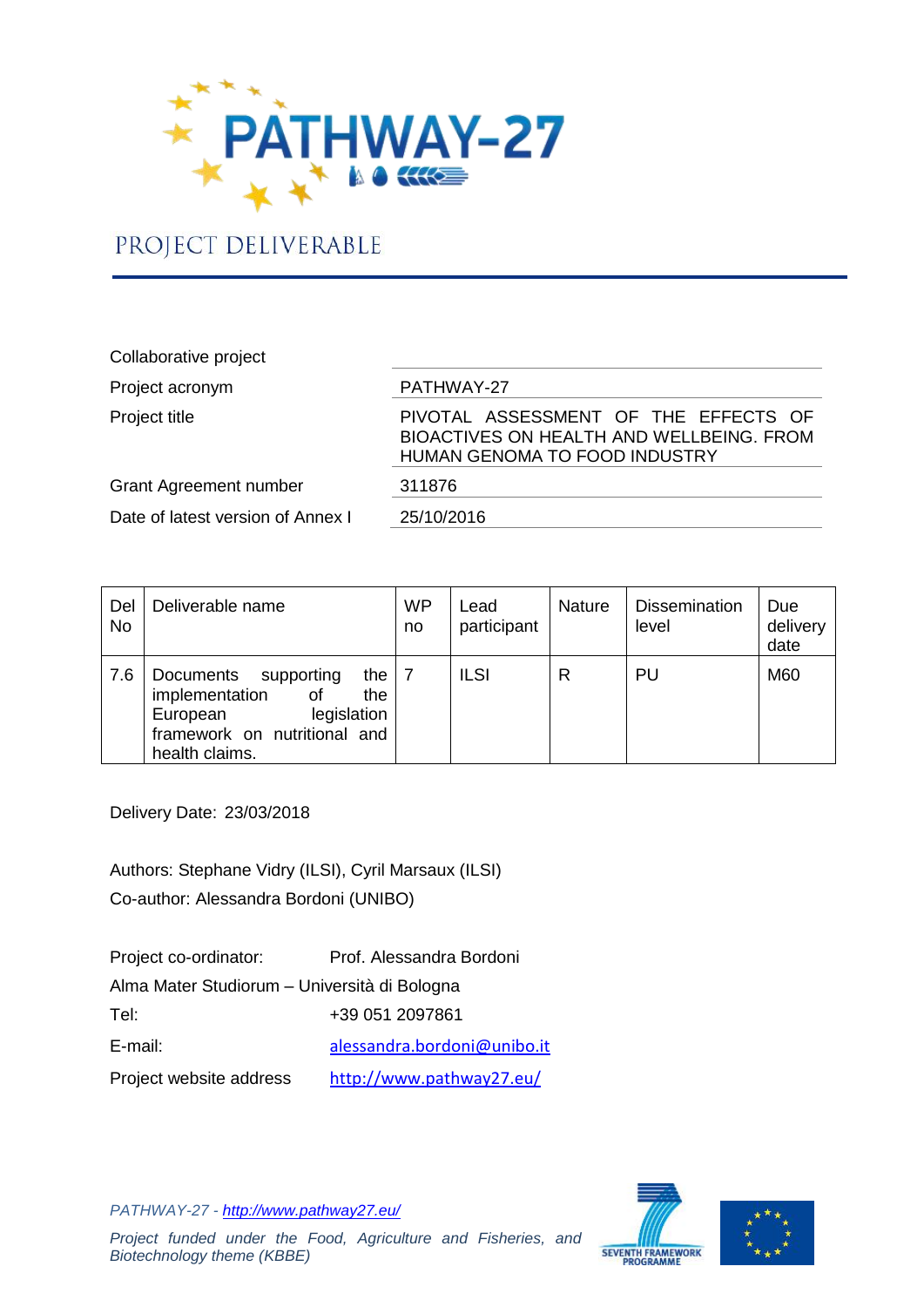

# **TABLE OF CONTENTS**

| 1. Background on the Regulation on nutrition and health claims made on foods                                                                          |
|-------------------------------------------------------------------------------------------------------------------------------------------------------|
|                                                                                                                                                       |
| Process for Assessment of Scientific Support for Claims on Food<br>1.2                                                                                |
| 2. Current European Regulation - REGULATION (EC) No 1924/2006 OF THE<br>EUROPEAN PARLIAMENT AND OF THE COUNCIL of 20 December 2006 on                 |
| 3. Importance of the selection of relevant 'valid' (bio)markers for health claim                                                                      |
| Other European initiatives on markers: Joint Action Biomarkers in Nutrition<br>3.1                                                                    |
| 3.1.1.                                                                                                                                                |
| 3.1.2.                                                                                                                                                |
|                                                                                                                                                       |
| BOND - The Biomarkers of Nutrition for Development (BOND) program  8<br>3.2.1.                                                                        |
| BEST (Biomarkers, EndpointS, and other Tools) Resource (2015-2017) 9<br>3.2.2.                                                                        |
| Pivotal Assessment of the Effects of Bioactives on the Health and<br>$\overline{4}$ .<br>Wellbeing, from Human Genome to Food Industry (PATHWAY-27) 9 |
| 4.1.                                                                                                                                                  |
| 4.2.                                                                                                                                                  |
|                                                                                                                                                       |
| 4.3.1. Guidelines for designing, conducting and reporting a dietary intervention trial using                                                          |
|                                                                                                                                                       |
| 5.                                                                                                                                                    |
| EU Register of 'Nutrition and Health Claims Made on Foods' 11<br>5.1.                                                                                 |
| 5.2.                                                                                                                                                  |
| 6.                                                                                                                                                    |





PATHWAY-27 - <http://www.pathway27.eu/>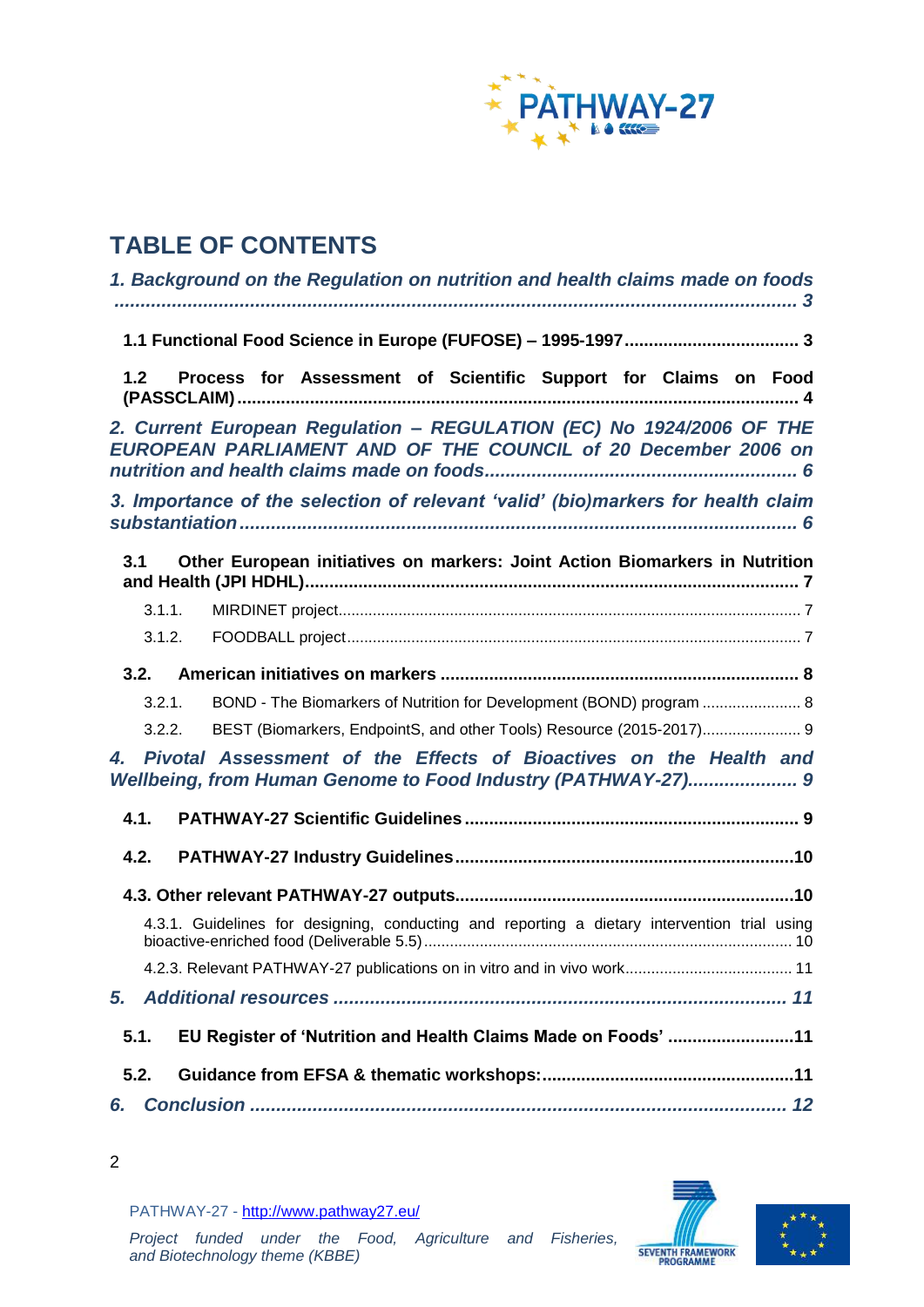

## <span id="page-2-0"></span>**1. Background on the Regulation on nutrition and health claims made on foods**

Until 2006 when the new European Regulation on nutrition and health claims made on foods was passed at the European Parliament, different systems where in place in European countries, such as the Swedish Code of Practice on health claims, the Joint Health Claims Initiative in the UK, etc.

Due to a need for harmonisation the European Commission Directorate General Research successively funded two projects to set up the scientific bases for the 2006 Regulation, before the Directorate General SANCO would finalise the Regulation:

### <span id="page-2-1"></span>*1.1 Functional Food Science in Europe (FUFOSE) – 1995-1997*

The goal of the European Union Concerted Action 'Functional Food Science in Europe' [\(FUFOSE\)](http://ilsi.eu/fufose/) coordinated by ILSI Europe was to reach consensus on scientific concepts of functional foods in Europe by using the science base that supports evidence that specific nutrients positively affect physiological functions. The outcome proposed "a working definition" of functional foods: "foods can be regarded as functional if they can be satisfactorily demonstrated to affect beneficially one or more target functions in the body, beyond adequate nutritional effects, in a way relevant to an improved state of health and well-being and/or reduction of risk of disease". Functional foods must remain foods and they must achieve their effects in amounts normally consumed in a diet. Evidence from human studies, based on markers relating to biological response or on intermediate endpoint markers of disease, could provide a sound scientific basis for messages and claims about the functional food products.

Two types of claims were proposed that relate directly to these two categories of markers: Enhanced function claims (type A) and reduced risk of disease claims (type B) (see Fig. 1).



Figure 1 Types of claims as proposed by the FUFOSE project

PATHWAY-27 - <http://www.pathway27.eu/>

**SEVENTH FRAMEWORK** PROGRAMME



#### 3

*Project funded under the Food, Agriculture and Fisheries, and Biotechnology theme (KBBE)*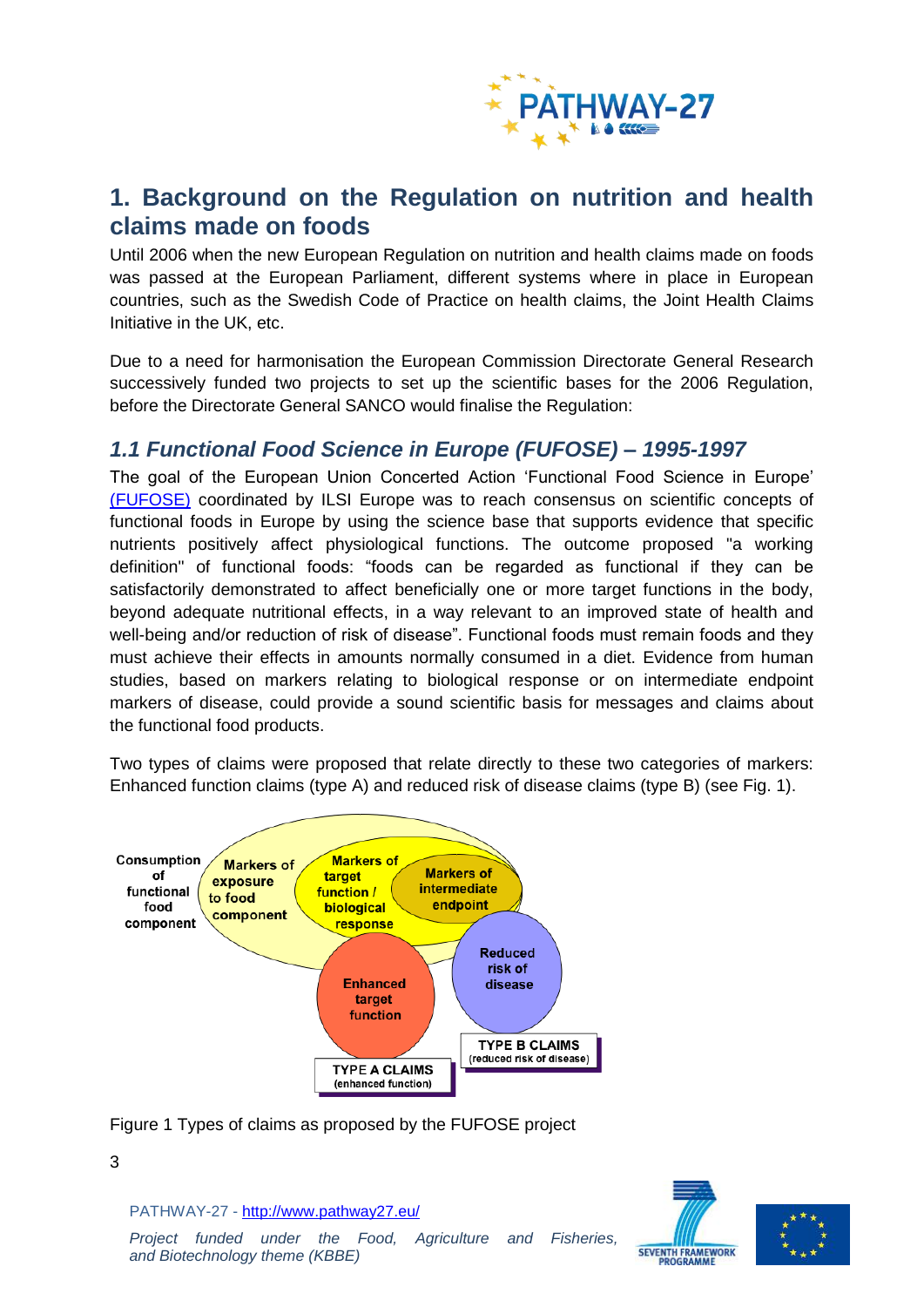

Relevant publications include:

A.T. Diplock et al. , Editors. [Scientific Concepts of Functional Foods in Europe –](http://ilsi.eu/publication/scientific-concepts-of-functional-foods-in-europe-consensus-document/) Consensus [Document.](http://ilsi.eu/publication/scientific-concepts-of-functional-foods-in-europe-consensus-document/) *British Journal of Nutrition*1999;81(1):1-27.

F. Bellisle et al., Editors. [Functional Food Science in Europe –](http://ilsi.eu/publication/functional-food-science-in-europe-theme-papers/) Theme Papers. *British Journal of Nutrition* 1998;80(1):1-193.

Another European Union Concerted Action followed, and built upon, the principles defined within FUFOSE.

### <span id="page-3-0"></span>*1.2 Process for Assessment of Scientific Support for Claims on Food (PASSCLAIM)*

The objectives of this other European Union Concerted Action coordinated by ILSI Europe were:

- To produce a generic tool with principles for assessing the scientific support for health-related claims for foods and food components which are eatable or drinkable;
- To evaluate critically the existing schemes which assess the scientific substantiation of claims;
- To select common criteria for how markers should be identified, validated and used in well-designed studies to explore the links between diet and health.

One of the main deliverables of PASSCLAIM was the PASSCLAIM Consensus Document that contains consensus criteria on a pan-European level to assess the scientific support for claims on foods, and was widely disseminated among scientists, industry, consumer groups and regulators. This document was considered as extremely helpful for those making and regulating claims. It was also acknowledged that PASSCLAIM provided consumers with the assurance that claims are well founded and justified.

In its comments on Codex Circular Letter 2005/46-FBT on Food Safety Assessment of Food Derived from Recombinant-DNA Plants Modified for Nutritional or Health Benefits, the European Commission referred to PASSCLAIM as follows: "As regards to the methods (…) it is essential that only those recognised by the whole of the international scientific community be used. In the case of the evaluation of health claims, those already being drawn up (PASSCLAIM, Codex) lay down that the quantity and availability of the nutrient about which the claim is made must be verified throughout the lifecycle of the product."



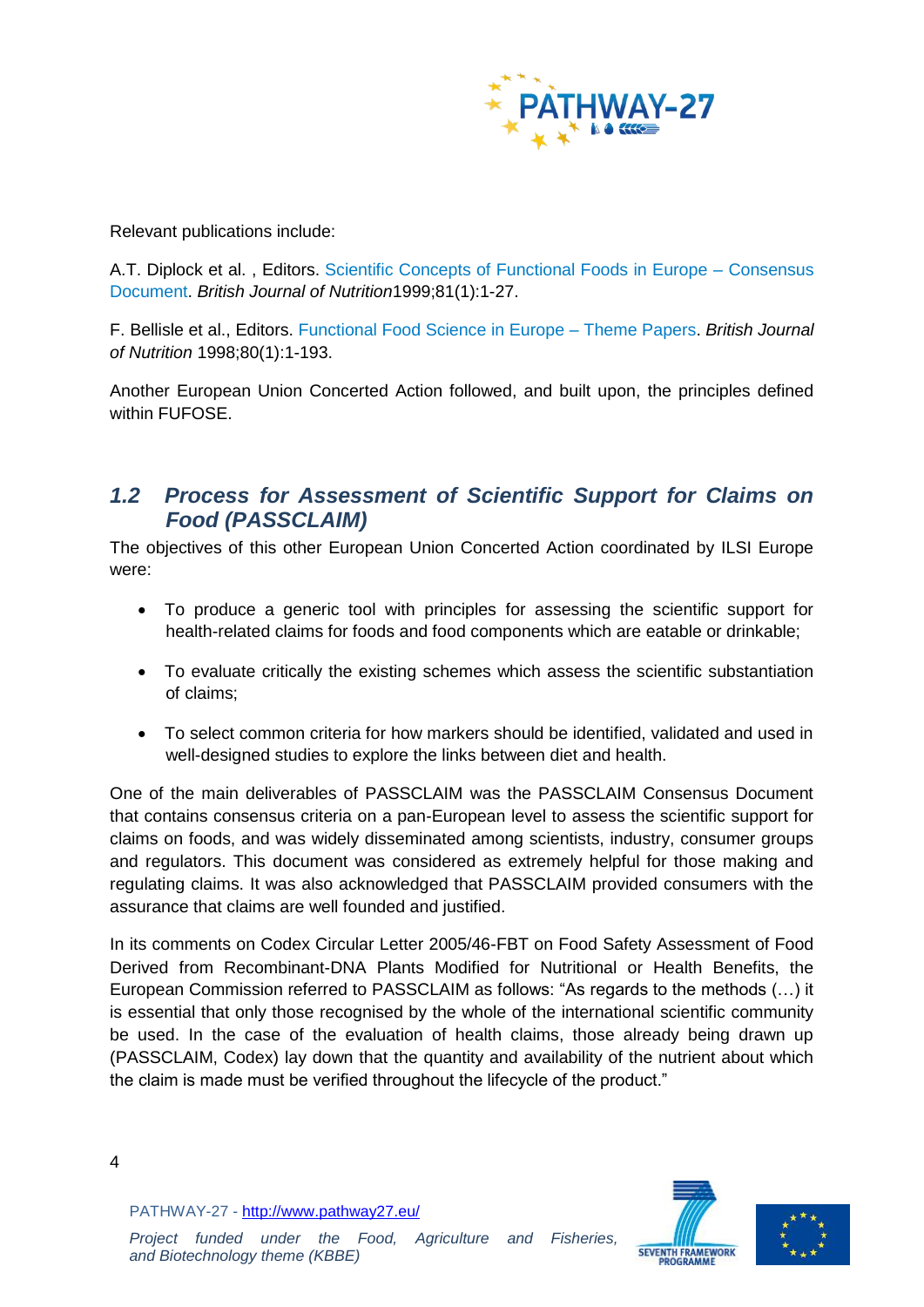

EFSA referred to PASSCLAIM in its draft opinion on scientific and technical guidance for preparation and presentation of the application for authorisation of a health claim.

One of the key outcomes from the discussion with the large group of experts involved in PASSCLAIM is shown in Figure 2:



Figure 2: Process for the Assessment of Scientific Support for Claims on Foods (PASSCLAIM)

This figure is translated in the current Regulation (EC) No 1924/2006 in *Article 17* as follows: 'A claim should be scientifically substantiated by taking into account the totality of the available scientific data and by weighing the evidence'.

Relevant publications include:

Aggett, P. J., et al. ["PASSCLAIM: Process for the assessment of scientific support for claims](http://ilsi.eu/wp-content/uploads/sites/3/2018/01/Aggett-et-al.pdf)  [made on foods. Consensus on criteria."](http://ilsi.eu/wp-content/uploads/sites/3/2018/01/Aggett-et-al.pdf) *European Journal of Nutrition* 44 (2005).

Cummings, John H., et al. ["PASSCLAIM —gut health and immunity."](https://link.springer.com/article/10.1007/s00394-004-1205-4) *European Journal of Nutrition* 43.2 (2004): ii118-ii173.





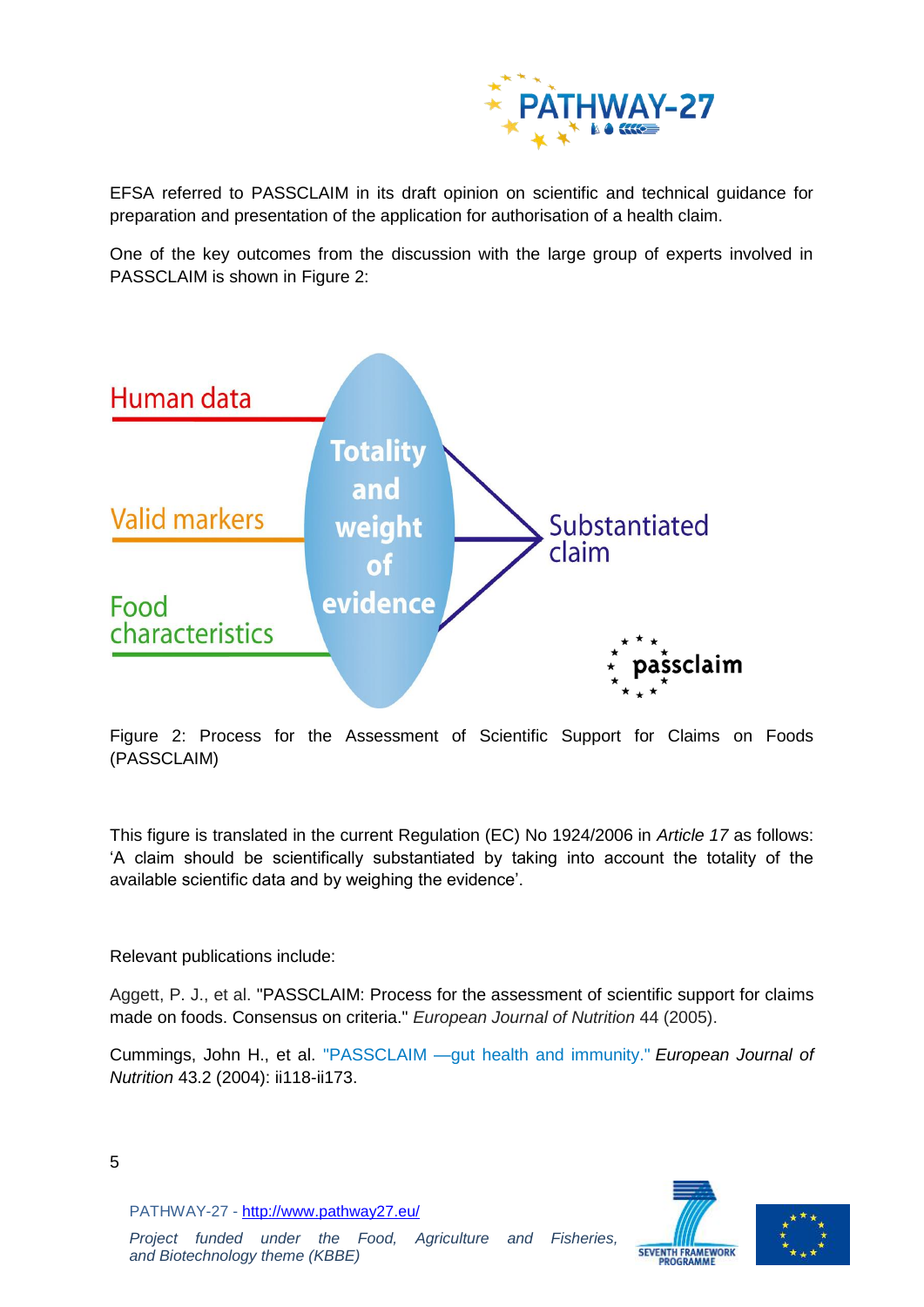

Mensink, Ronald P., et al. ["PASSCLAIM–Diet-related cardiovascular disease."](http://ilsi.eu/wp-content/uploads/sites/3/2018/01/Mensink-et-al.pdf) *European Journal of Nutrition* 42.1 (2003): i6-i27.

Prentice, Ann, et al. ["PASSCLAIM–Bone health and osteoporosis."](http://ilsi.eu/wp-content/uploads/sites/3/2018/01/Prentice-et-al.pdf) *European Journal of Nutrition* 42.1 (2003): i28-i49.

Saris, Wim HM, et al. ["PASSCLAIM–Physical performance and fitness."](http://ilsi.eu/wp-content/uploads/sites/3/2018/01/Saris-et-al.pdf) *European journal of nutrition* 42.1 (2003): i50-i95.

Richardson, David P., et al. ["PASSCLAIM–Synthesis and review of existing processes."](http://ilsi.eu/wp-content/uploads/sites/3/2018/01/Richardson-et-al.pdf) *European Journal of Nutrition* 42.1 (2003): i96-i111.

## <span id="page-5-0"></span>**2. Current European Regulation – REGULATION (EC) No 1924/2006 OF THE EUROPEAN PARLIAMENT AND OF THE COUNCIL of 20 December 2006 on nutrition and health claims made on foods**

In December 2006 EU decision makers adopted a Regulation on the use of nutrition and health claims for foods which lays down harmonised EU-wide rules for the use of health or nutritional claims on foodstuffs based on nutrient profiles. Nutrient profiles are nutritional requirements that foods must meet in order to bear nutrition and health claims. One of the key objectives of this Regulation is to ensure that any claim made on a food label in the EU is clear and substantiated by scientific evidence.

- [Regulation 1924/2006 on nutrition and health claims made on foods](http://eur-lex.europa.eu/legal-content/en/ALL/?uri=CELEX:32006R1924)
- [Commission Regulation No 353/2008 establishing implementing rules for applications](http://eur-lex.europa.eu/legal-content/EN/ALL/?uri=CELEX:32008R0353)  [for authorisation of health claims](http://eur-lex.europa.eu/legal-content/EN/ALL/?uri=CELEX:32008R0353)
- [Commission Regulation No 1169/2009 amending Regulation \(EC\) No 353/2008](http://eur-lex.europa.eu/legal-content/EN/ALL/?uri=CELEX:32009R1169)  [establishing implementing rules for applications for authorisation of health claims](http://eur-lex.europa.eu/legal-content/EN/ALL/?uri=CELEX:32009R1169)

## <span id="page-5-1"></span>**3. Importance of the selection of relevant 'valid' (bio)markers for health claim substantiation**

It is important to note that the selection of relevant 'valid' (bio)markers is a key step when preparing a health claim dossier. Such biomarker should be validated to support the substantiation of the health claim.

Some recent publications have tried to bring more clarity on how to best identify or select the relevant (bio)-markers:

 [Markers for Nutrition Studies: Review of Criteria for the Evaluation of Markers](http://ilsi.eu/publication/markers-for-nutrition-studies-review-of-criteria-for-the-evaluation-of-markers/) - de Vries J, Antoine JM, Burzykowski T, Chiodini A, Gibney M, Kuhnle G, Méheust A,

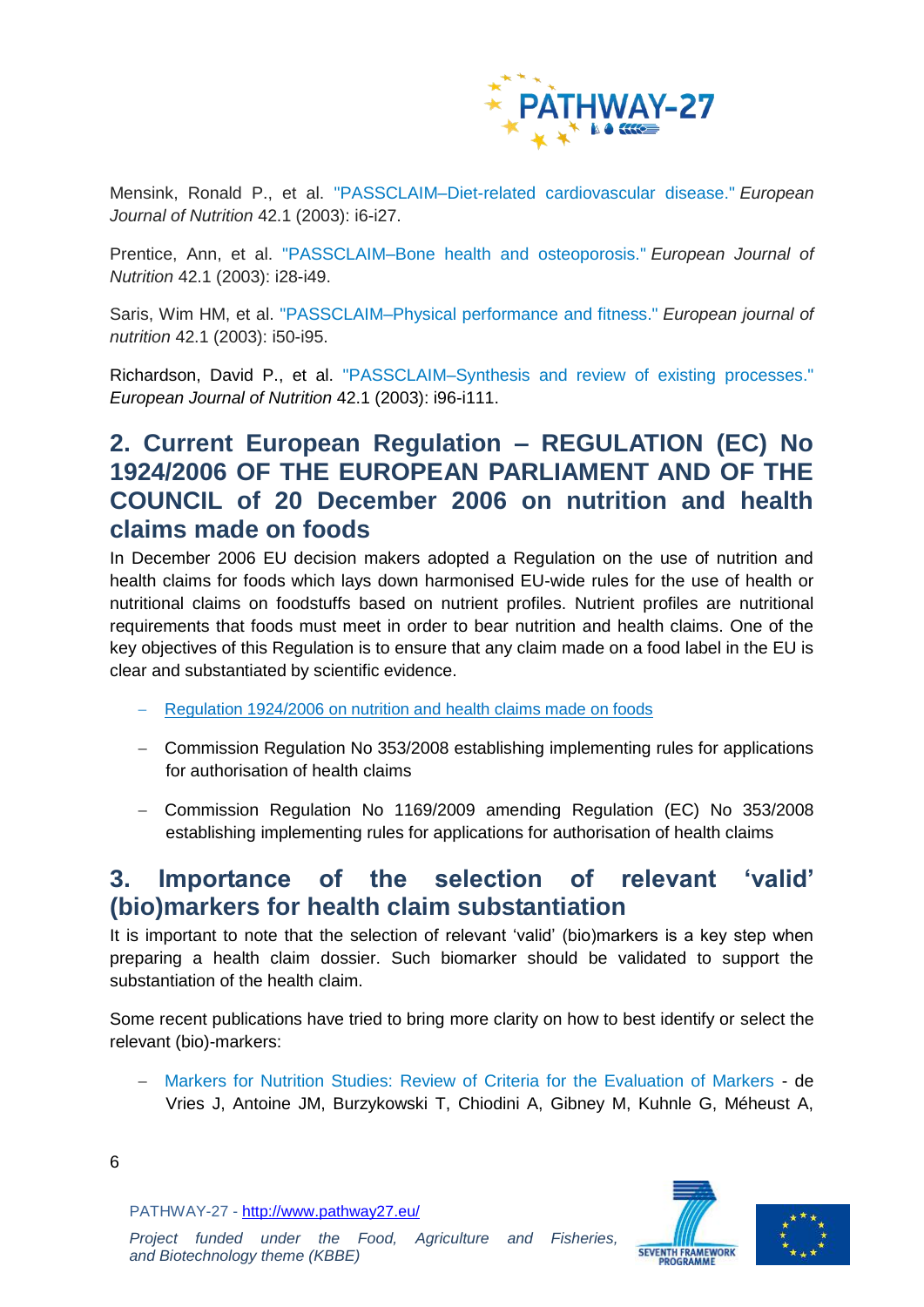

Pijls L, Rowland I. *European Journal of Nutrition*. October 2013, Volume 52, Issue 7, pp 1685–1699.

Markers are a well-known and useful tools used in nutrition sciences to estimate the effects of nutrition interventions on health. The ILSI Europe Functional Foods Task Force reviewed existing criteria for the evaluation of markers related to nutrition, health and disease and proposed generic criteria for evaluation.

- Improving selection of markers in nutrition research: evaluation of the criteria proposed by the ILSI [Europe Marker Validation Initiative](http://ilsi.eu/publication/improving-selection-of-markers-in-nutrition-research-evaluation-of-the-criteria-proposed-by-the-ilsi-europe-marker-validation-initiative/) - Calder, P.C., Boobis, A., Braun, D., Champ, C.L., Dye, L., Einöther, S., Greyling, A., Matthys, C., Putz, P., Wopereis, S., Woodside, J.V. and Antoine, J.-M. *Nutrition Research Reviews* (2017), 30, 73–81.

Biomarkers are essential in nutrition research, however, their use is not standardised across the discipline. This publication tests criteria biomarkers should meet and provides a template to evaluate their utility in nutrition research.

 [A Consideration of Biomarkers to be Used for Evaluation of Inflammation in Human](http://ilsi.eu/publication/a-consideration-of-biomarkers-to-be-used-for-evaluation-of-inflammation-in-human-nutritional-studies/)  [Nutritional Studies](http://ilsi.eu/publication/a-consideration-of-biomarkers-to-be-used-for-evaluation-of-inflammation-in-human-nutritional-studies/) - Calder PC, Ahluwalia N, Albers R, Bosco N, Bourdet-Sicard R, Haller D, Holgate ST, Jönsson LS, Latulippe ME, Marcos A, Moreines J. *British Journal of Nutrition*. 2013;109(Suppl 1):S1-S34.

To monitor inflammation in a meaningful way, the markers used must be valid: they must reflect the inflammatory process under study and they must be predictive of future health status. The overall aim of this article is to attempt to identify robust and predictive markers, or patterns or clusters of markers, which can be used to assess inflammation in human nutrition studies in the general population.

There are several other European and American initiatives on markers.

### <span id="page-6-0"></span>*3.1 Other European initiatives on markers: Joint Action Biomarkers in Nutrition and Health (JPI HDHL)*

#### <span id="page-6-1"></span>**3.1.1. MIRDINET project**

The purpose of the [miRDIET](http://cache.media.education.gouv.fr/file/Journee_HDHL/59/2/JPIHDLpresentationmirDIET_540592.pdf) project was to identify and validate circulating microRNAs as quantitative dietary markers.

#### <span id="page-6-2"></span>**3.1.2. FOODBALL project**

The [Food Biomarkers Alliance \(FOODBALL\)](http://foodmetabolome.org/) is an initiative aimed at identifying and quantifying dietary biomarkers in order to improve the capabilities of nutritional assessment and research.





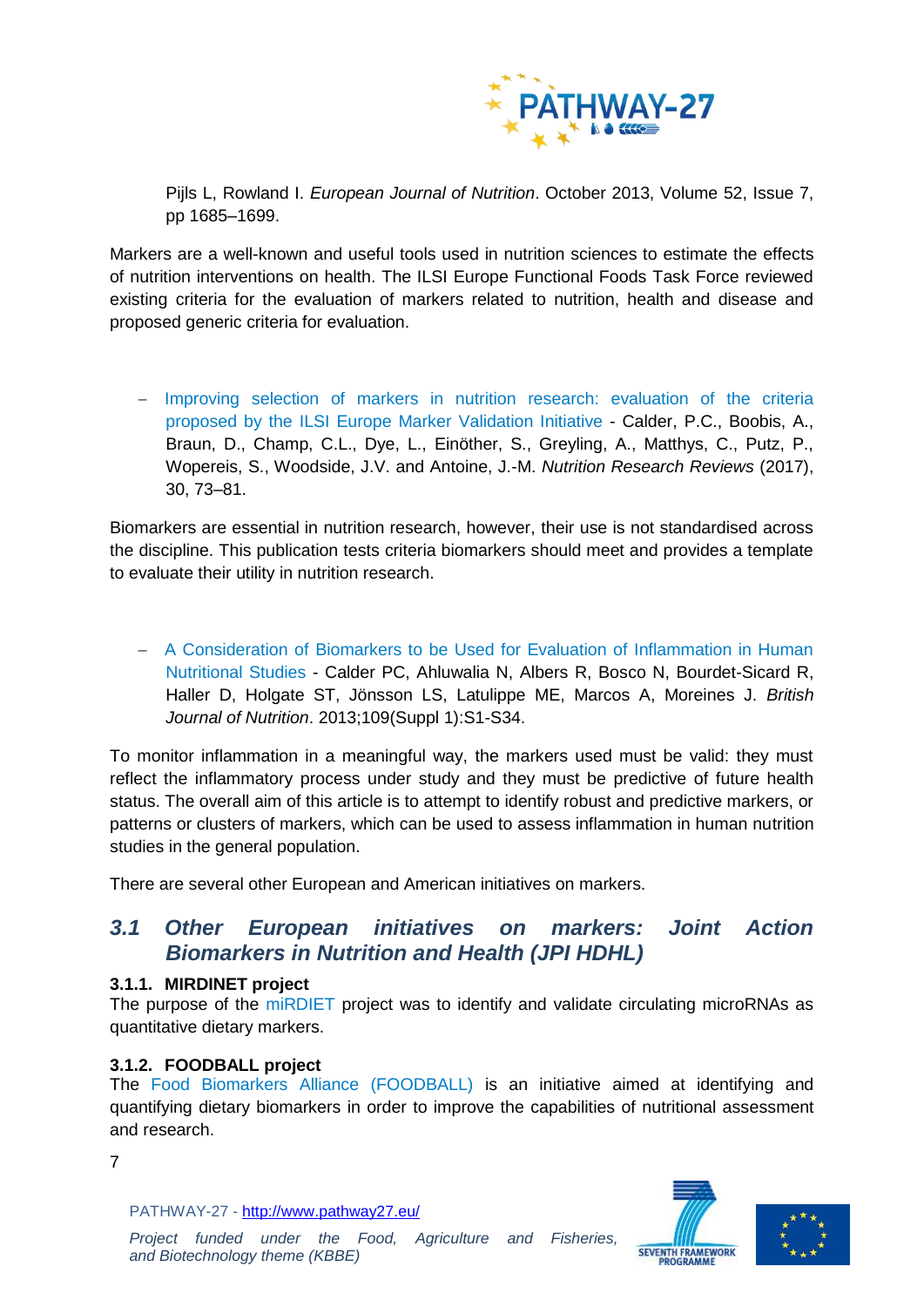

### <span id="page-7-0"></span>*3.2. American initiatives on markers*

Two mains initiatives were conducted in the last decade in the US to help bringing clarity on definition and use of biomarkers in translational science.

#### <span id="page-7-1"></span>**3.2.1. BOND - The Biomarkers of Nutrition for Development (BOND) program**

The ability to assess the health impacts of nutritional status depends on the availability of accurate and reliable biomarkers that reflect nutrient exposure, status, and effect.] Biomarkers are essential in this regard; yet, confusion remains surrounding their use and application. What might be a useful index of nutrient exposure may not necessarily reflect nutrient status, which, in turn, may not necessarily reflect the impact or function of that nutrient. Systematic reviews of a range of nutritional biomarkers have emphasized the lack of clarity in the definition of biomarkers and their application and purpose. The usefulness of even the well-documented biomarkers has been limited by gaps in the understanding of their physiologic significance.

The BOND program was created to address this need; it is supported by a consortium that includes the Bill and Melinda Gates Foundation (BMGF), PepsiCo, the NIH Office of Dietary Supplements, and the NIH Division of Nutrition Research Coordination, and includes memberships with organizations and agencies representing the breadth of the global food and nutrition community. BOND is managed by the NICHD and aims to harmonize the process of making decisions about the best uses of biomarkers in individual situations.

BOND has targeted four primary user communities for its translational activities:

- 1. Research (including basic research examining the role of nutrition in biological systems, clinical research, and operations research);
- 2. Clinical care;
- 3. Programs (surveillance to identify populations at risk, and monitoring and evaluation of public health programs); and,
- 4. Policy (evaluation of the evidence base to make national or global policy about diet and health, and funding agencies that make decisions about priorities in food and nutrition).

Related relevant publications include:

- [Evaluation of Biomarkers and Surrogate Endpoints in Chronic Disease](https://www.ncbi.nlm.nih.gov/books/NBK220297/) (2010)
- [Executive summary--Biomarkers of Nutrition for Development: Building a Consensus](https://www.ncbi.nlm.nih.gov/pubmed/21733880) (2011)
- 8

 $\bullet$ 



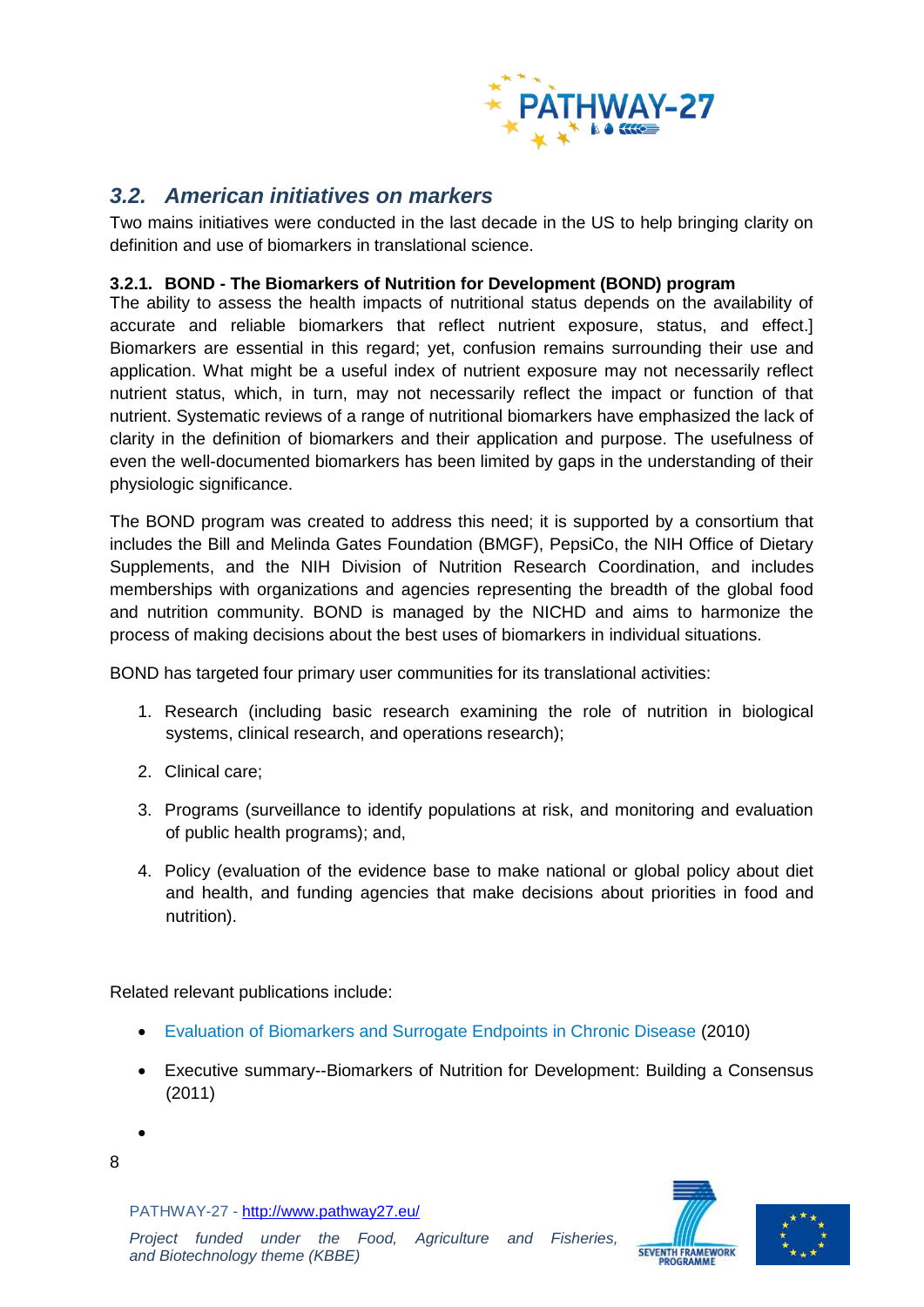

#### <span id="page-8-0"></span>**3.2.2. [BEST \(Biomarkers, EndpointS, and other Tools\) Resource](https://www.ncbi.nlm.nih.gov/books/NBK326791/) (2015-2017)**

In the spring of 2015 the FDA-NIH Joint Leadership Council identified the harmonization of terms used in translational science and medical product development as a priority need, with a focus on terms related to study endpoints and biomarkers. Working together with the goals of improving communication, aligning expectations, and improving scientific understanding, the two agencies developed the BEST (Biomarkers, EndpointS, and other Tools) Resource. The first phase of BEST comprises a glossary that clarifies important definitions and describes some of the hierarchical relationships, connections, and dependencies among the terms it contains.

The BEST glossary aims to capture distinctions between biomarkers and clinical assessments and to describe their distinct roles in biomedical research, clinical practice, and medical product development. Because the glossary is intended to be broadly applicable to multiple communities of users and stakeholders, its definitions address nuances of usage and interpretation for a wide variety of terms currently in use. Further, based on differing stakeholder needs, it has built in flexibility, when possible and appropriate, to accommodate those interests. NIH and FDA intend to use the definitions included in this glossary when communicating on topics related to its contents (e.g., biomarkers) to ensure a consistent use of the terms and therefore, a common understanding of the issues.

## <span id="page-8-1"></span>**4. Pivotal Assessment of the Effects of Bioactives on the Health and Wellbeing, from Human Genome to Food Industry (PATHWAY-27)**

[PATHWAY-27](http://www.pathway27.eu/) (1 Feb 2013 – 31 Jan 2018) was a research project carried out by a pan-European interdisciplinary team of 16 public and private research institutes and 9 high tech/food processing SMEs. It uniquely addressed the role and mechanisms of action of three bioactives: docosahexaenoic acid, oat β-glucan and anthocyanins. These have been chosen for their known/claimed effectiveness in reducing specific risk factors of metabolic syndrome (MetS), enriching three different widely-consumed food matrices (dairy, bakery and egg products).

One of the main objectives of PATHWAY-27 was to produce two set of guidelines:

- Guidelines for the European scientific community;
- Guidelines for the food industry & small and medium enterprises.

### <span id="page-8-2"></span>*4.1. PATHWAY-27 Scientific Guidelines*

The [Guidelines for the European scientific community](http://www.pathway27.eu/results/pathway-27-scientific-guidelines/) were developed within the framework of the EU-funded project PATHWAY-27 and are addressed to scientists from both academia



PATHWAY-27 - <http://www.pathway27.eu/>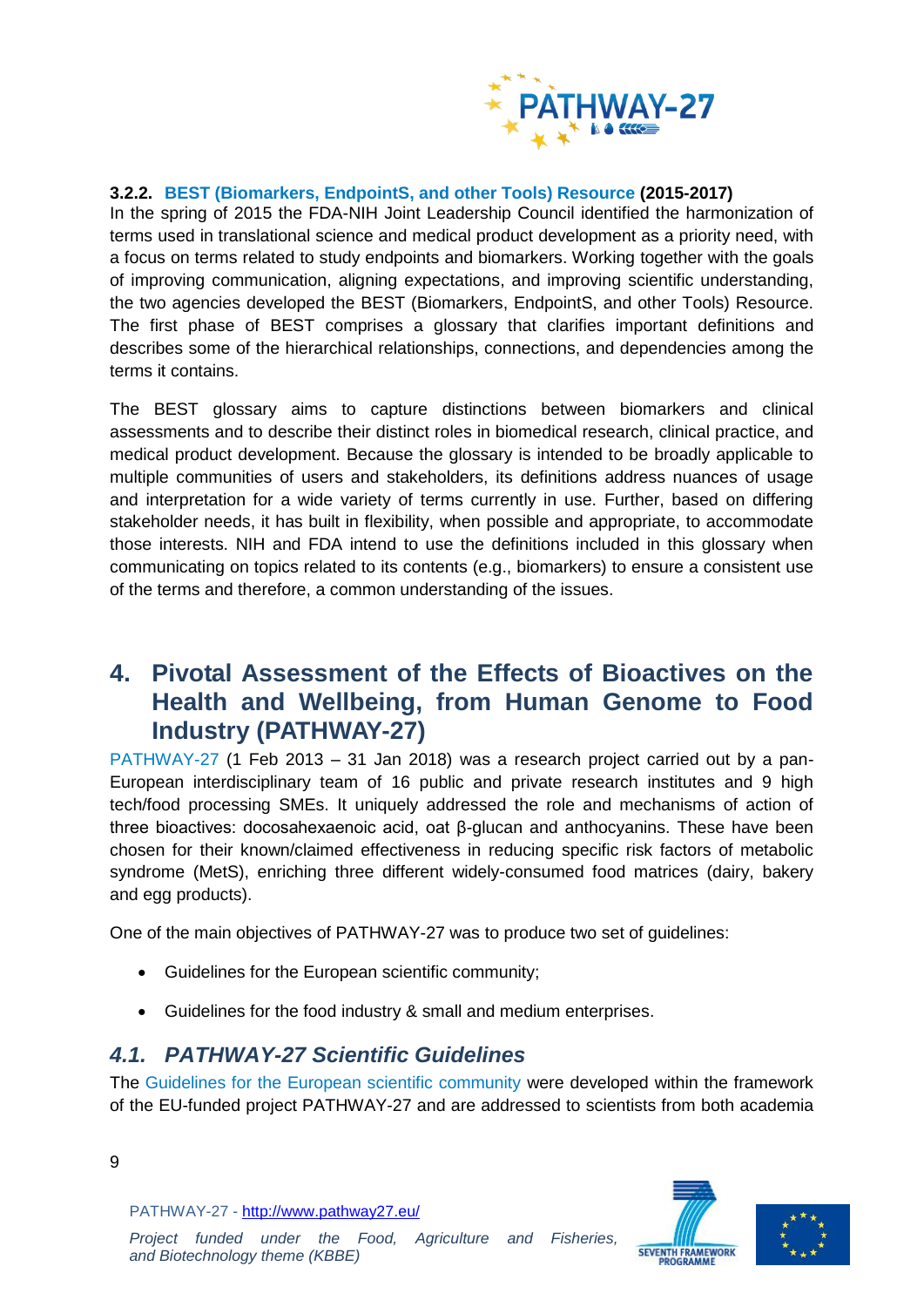

and the food industry. The guidance helps to understand and apply the relevant steps of the health claim substantiation process. These steps include:

1. Thoroughly reviewing the published evidence concerning any putative beneficial physiological effect(s) of the food or food constituent of interest (e.g. a bioactive compound); and

2. Correctly designing, conducting, interpreting, and reporting any necessary human dietary interventions.

The guidance focuses on randomised controlled trials as they are the most rigorous type of interventions to investigate the claimed health effect of a specific food. In this regard, the critical aspects of randomisation, blinding and control are discussed, with hands-on examples from the PATHWAY-27 project of issues that can be encountered when dealing with bioactive compounds and how to solve them. Furthermore, it addresses sample size and data analysis, emphasising the need to involve an experienced (bio)statistician from the outset. Study duration and (non-)compliance are also discussed. As recruitment of study participants can often be a major bottleneck, various recruitment strategies are described. This guidance document also refers to successfully submitted dossiers as well as failed applications and other publically available relevant resources which will help with the appropriate scientific substantiation of health claims.

## <span id="page-9-0"></span>*4.2. PATHWAY-27 Industry Guidelines*

The [Guidelines for the food industry & small and medium enterprises](http://www.pathway27.eu/results/pathway-27-industry-guidelines/) follow step-by-step the complex tasks of the product development process focusing on all aspects that users should consider when designing products with health claims in Europe. The content of the guidelines is based on the results and experiences from the PATHWAY-27 project as well as relevant publications, guides and experience collected from industry practice. The specific challenges, good practices and the typical pitfalls for developing and placing products with health claims onto the market are highlighted.

## <span id="page-9-1"></span>*4.3. Other relevant PATHWAY-27 outputs*

#### <span id="page-9-2"></span>**4.3.1. Guidelines for designing, conducting and reporting a dietary intervention trial using bioactive-enriched food (Deliverable 5.5)**

These guidelines provide an update to, and are intended to complement, previously published guidance documents. They are unique in providing practical information for intervention studies using bioactive-enriched foods, based on the PATHWAY-27 project.





10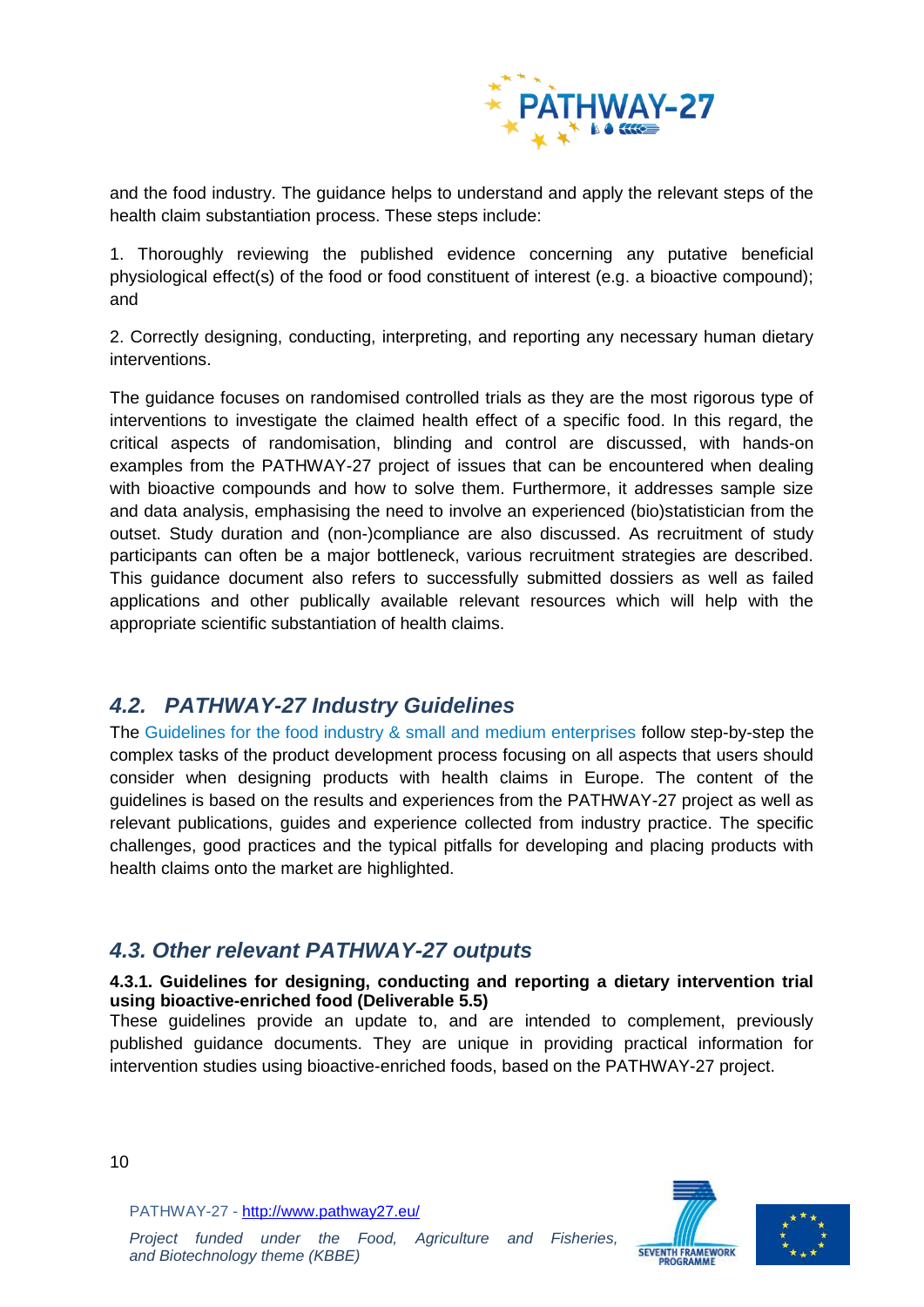

#### <span id="page-10-0"></span>**4.2.3. Relevant PATHWAY-27 publications on in vitro and in vivo work**

*In vitro* and *in vivo* work, although it cannot constitute the primary evidence in a health claim dossier, can provide insights in the possible mechanisms of action by which a food/food component might exert a physiological beneficial effect.

A number of peer-reviewed articles have been published during the course of the PATHWAY-27 project, on in vitro and in vivo effects of bioactive-enriched foods:

- Carlos Pineda-Vadillo et al., [In vitro digestion of dairy and egg products enriched with](https://www.sciencedirect.com/science/article/pii/S0963996916300308)  [grape extracts: Effect of the food matrix on polyphenol bioaccessibility and](https://www.sciencedirect.com/science/article/pii/S0963996916300308)  [antioxidant activity.](https://www.sciencedirect.com/science/article/pii/S0963996916300308) *Food Research International* (2016).
- Christel Björk, et al. [Effects of selected bioactive food compounds on human white](https://nutritionandmetabolism.biomedcentral.com/articles/10.1186/s12986-016-0064-3)  [adipocyte function.](https://nutritionandmetabolism.biomedcentral.com/articles/10.1186/s12986-016-0064-3) *Nutrition & metabolism* (2016).
- PUFA and Oxidative Stress. Differential Modulation of the Cell Response by DHA
- The food matrix affects the anthocyanin profile of fortified egg and dairy matrices during processing and in vitro digestion.

## <span id="page-10-1"></span>**5. Additional resources**

### <span id="page-10-2"></span>*5.1. EU Register of 'Nutrition and Health Claims Made on Foods'*

The EU Register is for information only, showing:

- [Permitted nutrition claims and their conditions of use](http://ec.europa.eu/food/food/labellingnutrition/claims/community_register/nutrition_claims_en.htm)
- Authorised health claims, their conditions of use and applicable restrictions, if any;
- Non-authorised health claims and the reasons for their non-authorisation;
- EU legal acts for the specific health claims;
- National measures mentioned in Art. 23(3) of [Regulation EC 1924/2006](http://eur-lex.europa.eu/LexUriServ/LexUriServ.do?uri=CONSLEG:2006R1924:20080304:EN:PDF)  $\overline{14}$  (115 Kb)

The Commission will update the EU Register when required, namely upon adoption of EU decisions on applications for claims or on changes to conditions of use and restrictions.

### <span id="page-10-3"></span>*5.2. Guidance from EFSA & thematic workshops:*

EFSA carried out a series of public consultations to receive input from the scientific community and all interested parties, first on discussion papers on guidance on the scientific requirements for health claims related to specific health functions and subsequently on an updated version of the draft guidance on the scientific requirements for health claims related

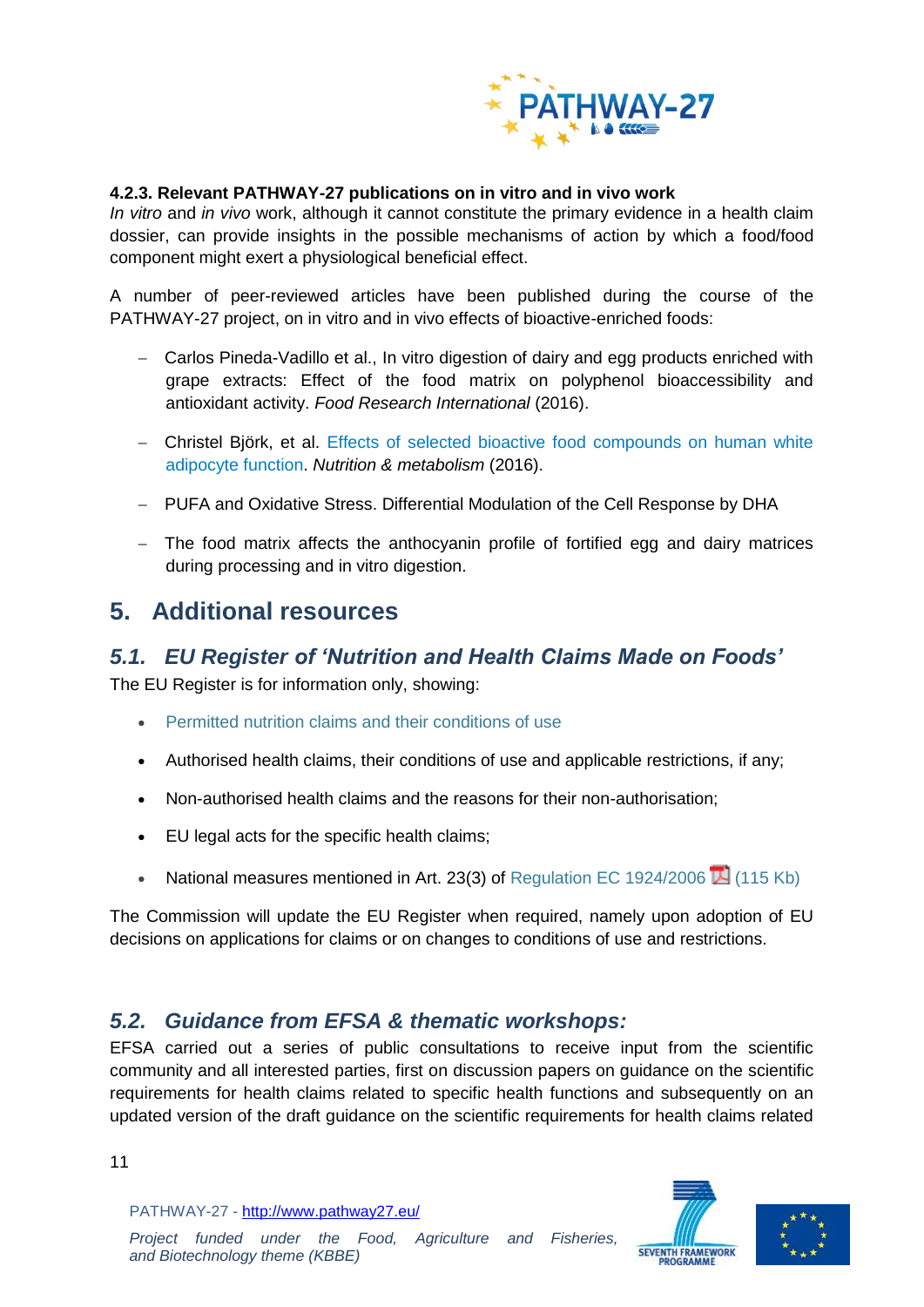

to these specific health functions prepared by the EFSA Panel on Dietetic Products, Nutrition and Allergies (NDA Panel).

The different guidance papers are listed below:

- [Guidance for the scientific requirements for health claims related to antioxidants,](http://www.efsa.europa.eu/en/efsajournal/pub/5136)  [oxidative damage and cardiovascular health](http://www.efsa.europa.eu/en/efsajournal/pub/5136) (19 January 2018);
- [Guidance for claims on the immune system, GI, and defence against pathogens](https://www.efsa.europa.eu/en/efsajournal/pub/4369) (18 January 2016);
- [Guidance on the scientific requirements for health claims related to physical](https://www.efsa.europa.eu/en/efsajournal/pub/2817)  [performance](https://www.efsa.europa.eu/en/efsajournal/pub/2817) (17 July 2012);
- [Guidance on the scientific requirements for health claims related to functions of the](https://www.efsa.europa.eu/en/efsajournal/pub/2816)  [nervous system, including psychological functions](https://www.efsa.europa.eu/en/efsajournal/pub/2816) (17 July 2012);
- [Guidance on the scientific requirements for](https://www.efsa.europa.eu/en/efsajournal/pub/2702) health claims related to bone, joints, skin, [and oral health](https://www.efsa.europa.eu/en/efsajournal/pub/2702) (16 May 2012);
- [Guidance on the scientific requirements for health claims related to appetite ratings,](https://www.efsa.europa.eu/en/efsajournal/pub/2604)  [weight management, and blood glucose concentrations](https://www.efsa.europa.eu/en/efsajournal/pub/2604) (21 March 2012).

## <span id="page-11-0"></span>**6. Conclusion**

This deliverable outlined important documents supporting the implementation of the European legislation framework on health claims. A flowchart – with hyperlinks to most relevant documents – was developed which illustrates this framework and the different steps to follow when considering submitting a health claim dossier in Europe (see Figure 3).